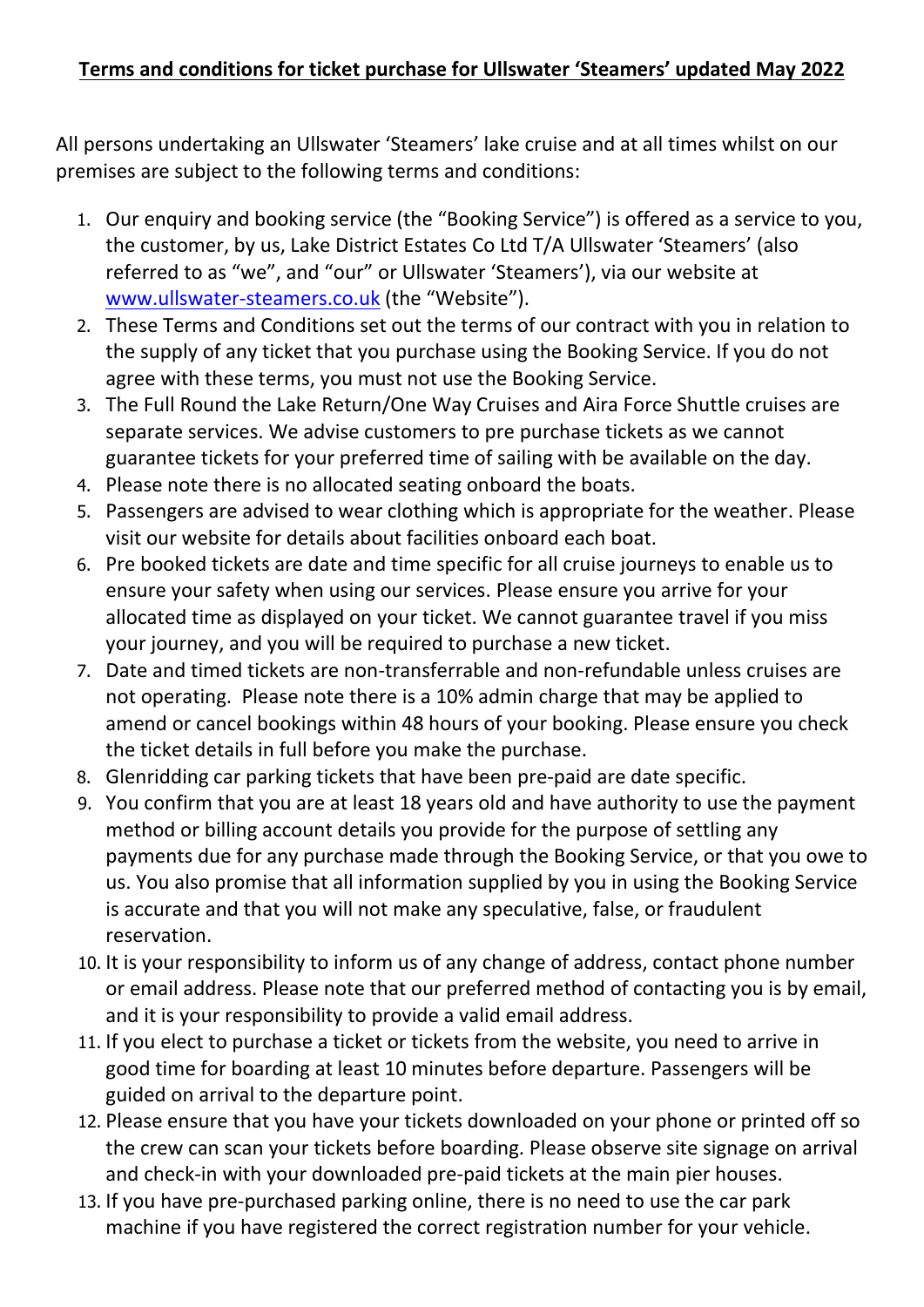- 14. Please refer to our website for updated pre arrival measures we have introduced on site. Please note this vary and will be updated accordingly to Government guidelines.
- 15. If you elect to have the ticket QR code sent to your phone by SMS text message, it is your responsibility to ensure that you have provided us with the correct telephone number and that your phone is charged, functional and that you are able to display the QR code if required to do so. Please download tickets on your phone as wi-fi signal can be intermittent.
- 16. **Scheduled Services** Any ticket(s) purchased for timetabled services as described on the website at [www.ullswater-steamers.co.uk/timetablefares.shtml](http://www.ullswater-steamers.co.uk/timetablefares.shtml) must be redeemed on the date and at the time shown, including the specified return time. Tickets purchased are non-refundable except when services are cancelled by Ullswater 'Steamers' because of bad weather, mechanical breakdown, or any other unforeseen operational problem.
- 17. **Gift Vouchers** Please call us on 017684 82229 to pre book your voucher experience as stated on the voucher, we will need your voucher number, validity from date and the expiry date on the voucher. Gift vouchers that have a monetary value can be pre booked for the cruise but can only be redeemed in person at Glenridding or Pooley Bridge pier houses for any retail or catering items. No change can be given.
- 18. **Tickets purchased through third party sellers**  please visit our website for further updates. We will reintroduce some key integrated ticketing partners in 2022.
- 19. **Bus & Boat Tickets**  Bus & Boat tickets are now available to purchase onboard Stagecoach buses. We do not sell these tickets direct. Please present your bus and boat ticket at the pier houses and we will exchange for your cruise ticket on the next available sailing.
- 20. **Special Event** All tickets purchased for a Special Event as described on the Website at <https://www.ullswater-steamers.co.uk/events> can only be redeemed for that event on the date and time shown on the ticket(s). Tickets purchased are non-refundable except when services are cancelled by Ullswater 'Steamers' because of bad weather, mechanical breakdown, or any other unforeseen operational problem.
- 21. **Dogs** Dogs are permitted on all timetabled services subject to a charge of £1.00. Dogs must always be kept on a short lead and under close control. Dogs are not permitted on any special event cruises unless specified.
- 22. **Bikes & Paddleboards** Bikes/Paddleboards are permitted on board at a charge of £2.50. These tickets cannot be pre-booked as we cannot guarantee space on the boats due to restricted capacity, carriage of these items is at the skippers' discretion. Paddleboards must be deflated before boarding. Bike racks are available at Pooley Bridge and Glenridding pier houses.
- 23. **IMPORTANT INFORMATION** Please check your order carefully before finalising any transaction on our booking service. If you need to make a change, you can login and make changes subject to a 10% admin charge.
- 24. **Group bookings** (tour operators only) are subject to a minimum of 10 persons. Please contact the office for further information.
- 25. We will use our reasonable endeavours to ensure that all services operate as planned. However, we reserve the right, where appropriate, whether for safety reasons or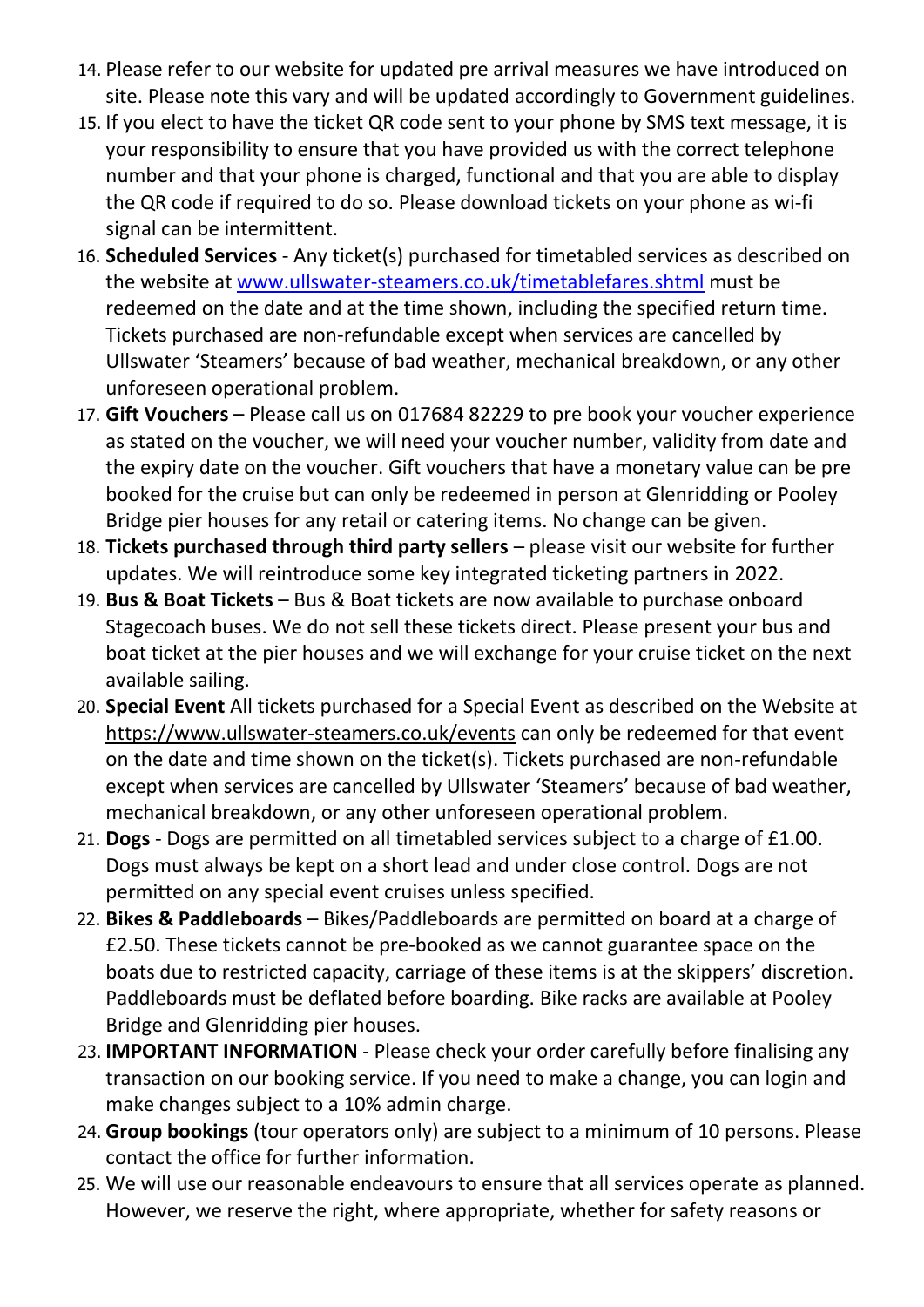otherwise, and with or without prior notice, to substitute any vessel for any other vessel, or to cancel any service.

- 26. We shall not be liable to any passenger for any loss or damage which arises out of or in connection with or because of the operation or cancellation of any service provided, including but not limited to damage to or loss of property or items belonging to the passenger, and any personal injury to any passenger.
- 27. We only supply the services for domestic and private use. You agree not to use the services for any commercial or business purpose, and we have no liability to you for any loss of profit, loss of business, business interruption, or loss of business opportunity.
- 28. Passengers must always keep personal belongings with them. We accept no responsibility for the theft of any property or personal item whilst on our premises.
- 29. Clauses 25,26, 27 & 28 do not exclude or limit in any way our liability for:
	- a) death or personal injury cause by our negligence; or
	- b) fraud or fraudulent misrepresentation; or
	- c) any breach of the obligations implied by section 12 of the Sale of Good Act 1979 or section 2 of the Supply of Goods and Services Act 1982; or
	- d) losses for which it is prohibited by section 7 of the Consumer Protection Act 1987 to limit liability.
- 30. Unnecessary noise (such as that from the use of radio sets, personal stereos, including MP3 players and any other electrical equipment), or any behaviour likely to cause annoyance to other passengers, is not permitted on any part of any vessel or pier.
- 31. Passengers are asked to keep a respectful distance from other passengers who are not part of your group.
- 32. Children under the age of 16 must be always accompanied by an adult and under 5's must always remain close to their parent or guardian.
- 33. Smoking, including e-cigarettes, is strictly prohibited on board vessels and on the piers.
- 34. Passengers may only embark and disembark via the designated gangways in an orderly manner when invited to do so by the crew on board.
- 35. We reserve the right, without refund and, in our absolute discretion, to refuse entry onto or remove from any vessel or gangway any person who, in our opinion:
	- a) is likely to affect the safety or enjoyment of other passengers by their conduct; or
	- b) has used threatening, abusive, or insulting words or behaviour or in any way provokes or behaves in a manner which may provoke a breach of the peace; or
	- c) is likely to endanger themselves, the vessel, the staff, or any other passenger.
- 36. All passengers must comply with all relevant statutes, safety announcements, instructions given by our staff and the regulations in force at the time whilst undertaking the cruise.